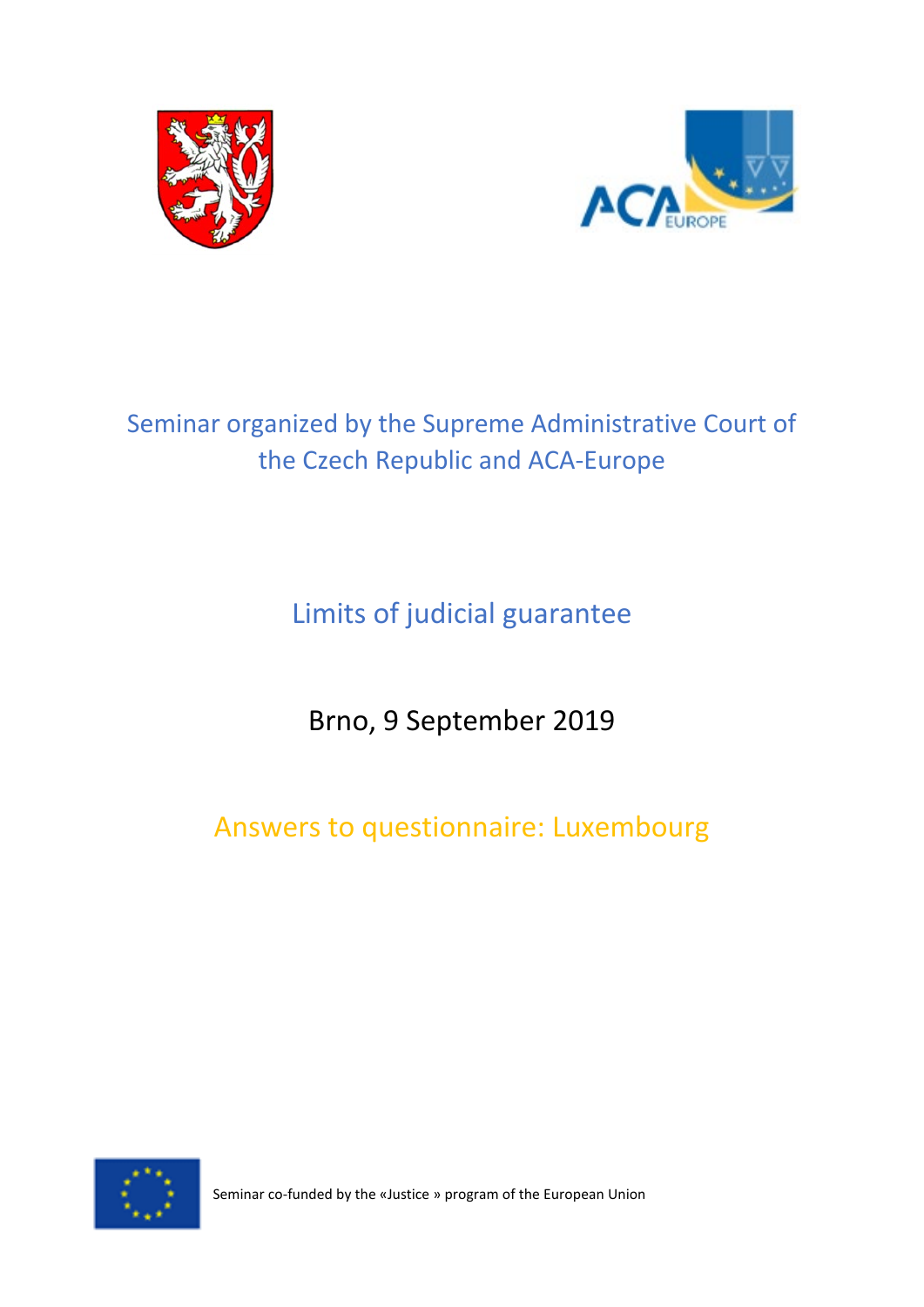## ACA-Europe seminar on 9 September 2019 in Brno on measures to facilitate and limit access to administrative courts

## **I. Structure of the administrative judicial system**

*a) Please briefly describe the structure of the administrative judicial system: indicate how many instances there are in your administrative judicial system (including all specialised courts, e.g. finance or social security) and describe the hierarchy and subordination relationships between them, unless this updated information is available on the ACA-Europe website (in the Tour of Europe tab).*

In the Grand Duchy of Luxembourg there are two judicial orders: the ordinary courts and the administrative courts. The administrative order is composed of two courts, namely the administrative tribunal (which is the administrative jurisdiction of first instance) and the administrative Court, which functions as a court of appeal but which is (according to the provisions of Article 95*bis* of the Constitution) the supreme court of the Luxembourg administrative order. There is no instance in cassation in the Luxembourg administrative judicial order.

The social security courts, in particular the *Conseil arbitral de la sécurité sociale* (Social Security Arbitration Tribunal) and the *Conseil supérieur de la sécurité sociale* (High Council of Social Security), are part of the judicial order and are not counted among the administrative courts.

With a few scattered exceptions (in matters of referendums, electoral lists and appeals by a municipality against a negative decision of the State supervisory authority brought directly before it), the administrative Court is in principle seised with an appeal against a judgment of the administrative tribunal.

*b) How many administrative tribunals and judges are there in each of these instances? Please provide the figures corresponding to the end of the year 2018. (Note: if your administrative justice is based on two instances, use columns I. and II. If there are more than three instances, please adjust the table. The same applies to all the tables in this questionnaire.)*

In Luxembourg there is a single administrative tribunal with jurisdiction over the whole territory of the Grand Duchy and a single administrative Court, also with jurisdiction over the entire territory of the country. At the end of 2018, the administrative tribunal consisted of 15 judges divided into 4 chambers sitting in panels of 3 judges. Similar to its original situation on 1 January 1997, the administrative Court currently consists of 5 judges sitting in panels of 3 judges.

| Instance         |                         |                      |
|------------------|-------------------------|----------------------|
| Name             | administrative tribunal | administrative Court |
| Number of courts |                         |                      |
|                  |                         |                      |
| Number           |                         |                      |
| of judges        |                         |                      |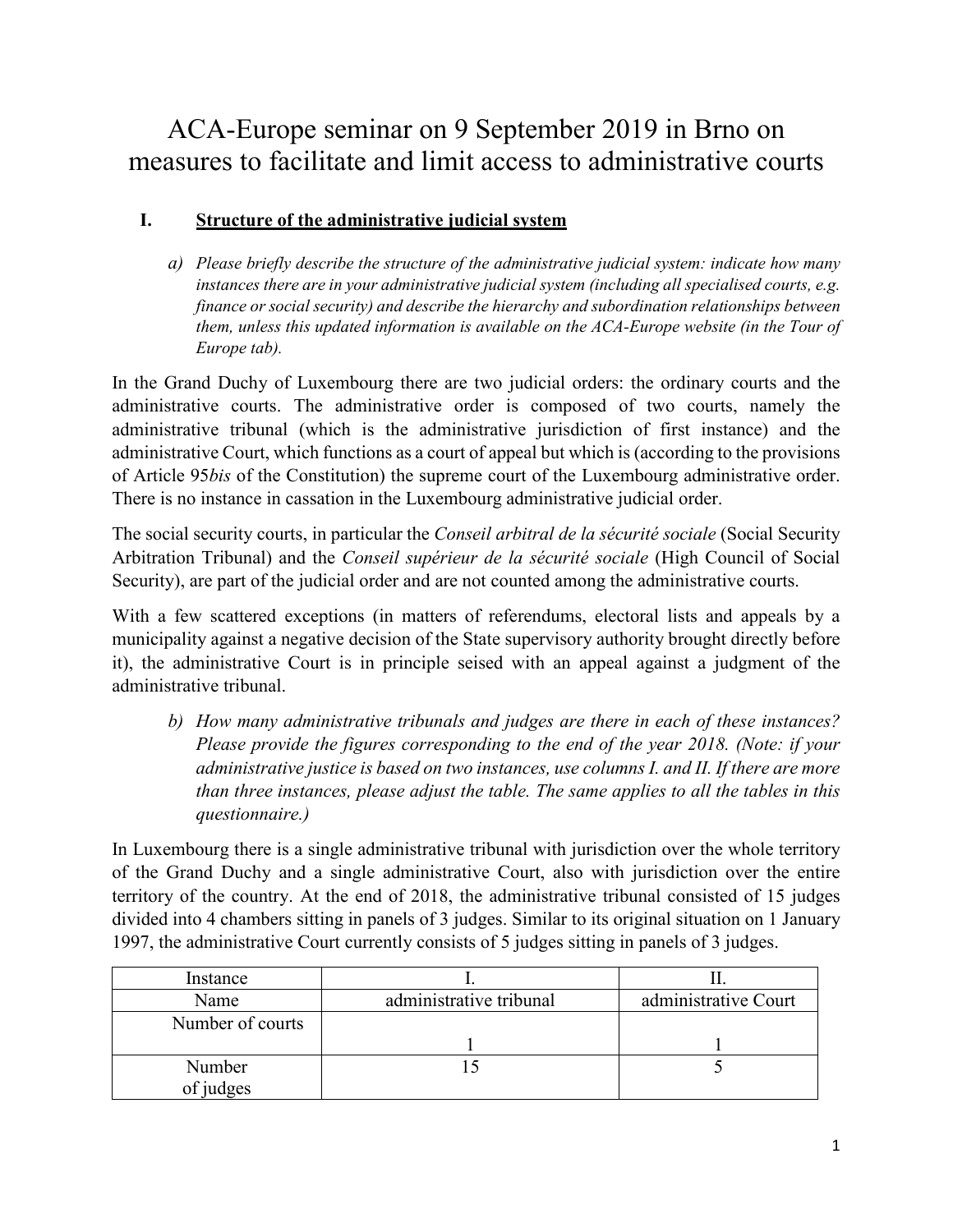*c) How many judges are there in all the courts (administrative, civil and criminal)? Please provide the figures corresponding to the end of the year 2018.*

At the end of 2018, the total number of Luxembourg judges (both orders combined) stood at approximately 240, including the 20 judges at the administrative courts.

### **II. Costs and access to the courts**

*a) Is access to the administrative tribunal subject to legal (processing) fees? Please indicate the principle which generally applies (for exceptions, see questions e., f. and g.). Respond yes or no.*

Neither access to the administrative tribunal nor to the administrative Court is subject to any legal (processing) fees. Access to administrative justice is essentially free. Since, as a general rule, applications before the administrative court (except in tax matters) and in all cases before the administrative Court must be submitted by a barrister, and since each party is in principle required to pay its own lawyer whatever the outcome of the dispute (except in the case of legal aid) [see infra. sub IV b], this lack of costs is not absolute.

| Instance    |  |
|-------------|--|
| Legal costs |  |

/

- *b) If yes, what is the amount of these costs (in euros)?*
- *c) Is the amount of costs in each instance fixed or can it change? If the amount may change, under what conditions and how does it change (e.g. when the applicant has to correct or remove errors in the application, do the fees increase)?* /
- *d) At what stage of the proceedings must the applicant pay these costs (e.g. with the application, after the proceedings have begun, once the tribunal has rendered its decision)? What are the consequences of not paying these costs?* /
- *e) Are some applicants (e. g. a public authority) or areas of litigation legally exempt from the obligation to pay these costs?* /
- *f) Are non-governmental organisations legally exempt from the obligation to pay*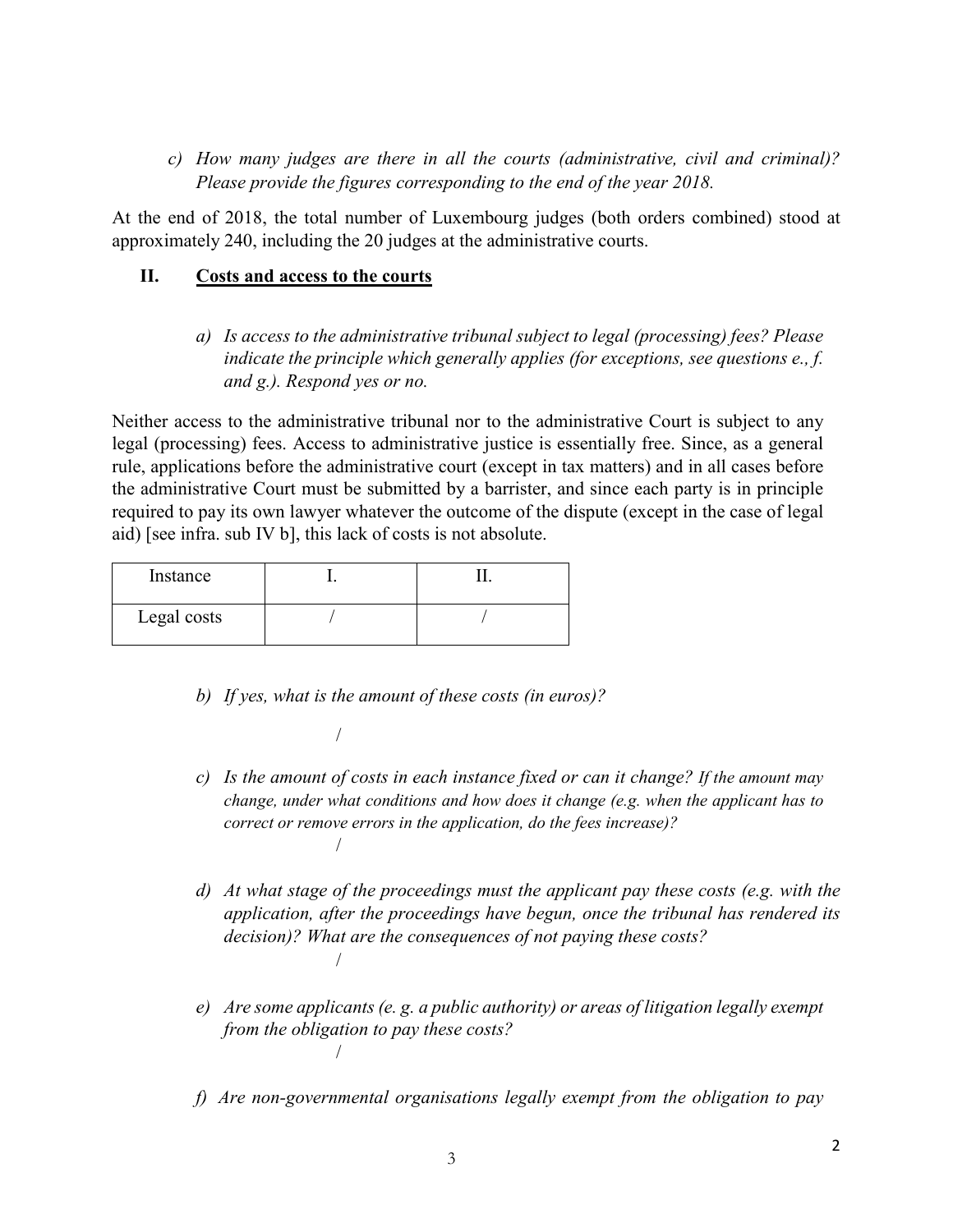*these costs?*

/

- *g) Can an applicant be exempted by a court decision from the obligation to pay these costs? What are the exemption conditions?* /
- *h) Under what conditions are the costs reimbursed to the applicant (e.g. in the event of withdrawal of the application)? Are costs reimbursed wholly or partially?* /
- *i) Can an applicant be required to pay a deposit before the procedure begins? If you responded in the affirmative, please indicate under which conditions.* /
- *j) Are vexatious applications penalised? Please indicate how and in which conditions.* /
- *k) Finally, is there an analysis (based on empirical studies or your own personal assessment) of the correlation between the amount of costs payable in your administrative justice system and the incentive or deterrent effect that these costs have on the willingness of applicants (in general or particular groups) to take legal action or not?*

### **III. Costs of proceedings**

/

*a) May the court award compensation for costs of proceedings to the participants? If you responded in the affirmative, please indicate under which conditions.*

In parallel with Article 240 of the New Code of Civil Procedure, Article 33 of the amended Act of 21 June 1999 on the Rules of Procedure before the administrative courts allows the administrative tribunal to award an indemnity for costs of proceedings to a party who so requests, in order to cover at least part of the unrecoverable costs not included in the costs incurred by it. Article 54 of the same Act of 21 June 1999 also provides for this possibility before the administrative Court. The essential criterion for the award of an indemnity for costs of proceedings is based on fairness. Whenever the court considers that, having regard to the outcome of the dispute and the particular circumstances of the case, it would be unfair to leave the unrecoverable costs (not included in the awarded costs) at the expense of a party, it may award an indemnity for costs of proceedings if such party has so requested. This is assessed *ex aequo et bono.*

> *b) May the court award an indemnity for costs of proceedings to the public authority? If you responded in the affirmative, please indicate under which conditions. In particular, are there any cases / situations in which costs incurred by public authorities are by default unrecoverable, even if the (private) applicant has not*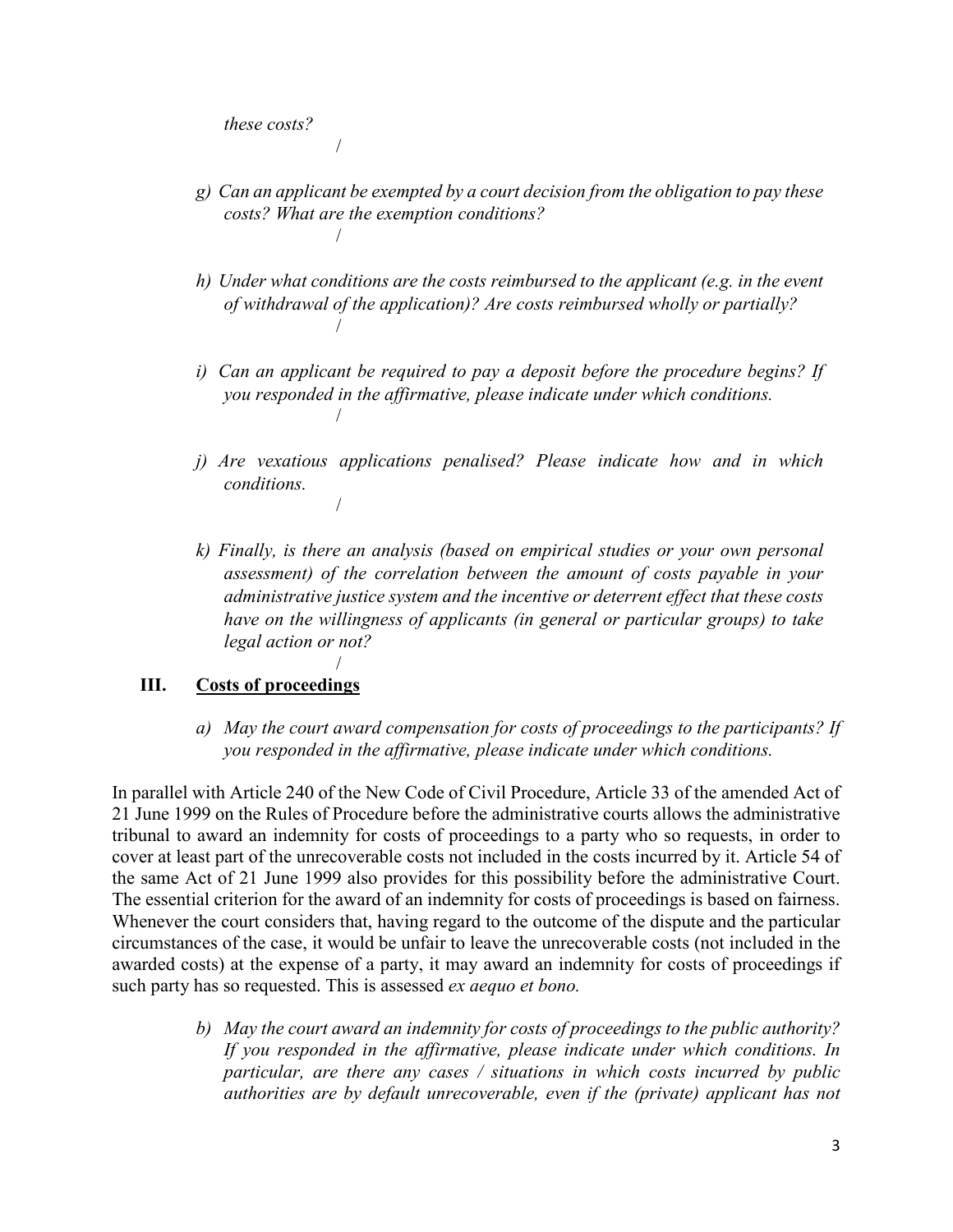been successful (and if, in accordance with the usual rule that costs are settled at *the end of the proceedings, an order for costs should normally be made in favour of the public authority)?*

The same principles as described under (a) are applicable to private parties and public parties alike. Therefore, a public party may be awarded an indemnity for costs of proceedings provided that it has requested it and that the court seised considers that such compensation should be awarded to the party claiming it on the basis of the fairness criteria described in a) above.

> *c) May the court decide not to award an indemnity for costs of proceedings, even if the conditions in question are fulfilled? If you responded in the affirmative, please indicate under which conditions.*

To the extent that the an indemnity for costs of proceedings depends on an assessment of fairness, it is hardly conceivable that the court would not award such an indemnity when the criteria for fairness are verified in this respect.

> *d) Are there any specific areas of administrative law in which rules different from those discussed in this section apply? What are these areas, and how and why are the rules applying to these areas different?*

Articles 33 and 54 of the Act of 21 June 1999 are applicable to all matters before the administrative courts. There is no exception under the law.

> *e) How does the court determine the amount of legal representation costs as part of costs of proceedings? Is it defined by a rate (in this case, please describe the main calculation method), or is it based on a price stipulated between a lawyer and their client (in this case, please also specify if there is a limit)?*

There is no rate for legal fees incurred by a party to the dispute. The equitable liquidation of an indemnity for costs of proceedings takes into account all the information provided to the court, including, where applicable, the amount of legal fees incurred by the party claiming the indemnity for costs of proceedings. However, in practice it is quite rare for a party to specifically indicate the amount of fees paid by it to its lawyer. As a general rule, a lump sum is requested without indicating the actual amount paid as fees.

In assessing the indemnity for costs of proceedings to be awarded, the court seised shall take into account, in terms of fairness, the outcome of the dispute, the degree of difficulty encountered and the particularities of the case.

- IV. Representation
	- *a) Must a party be represented by a legal professional? Respond yes or no.*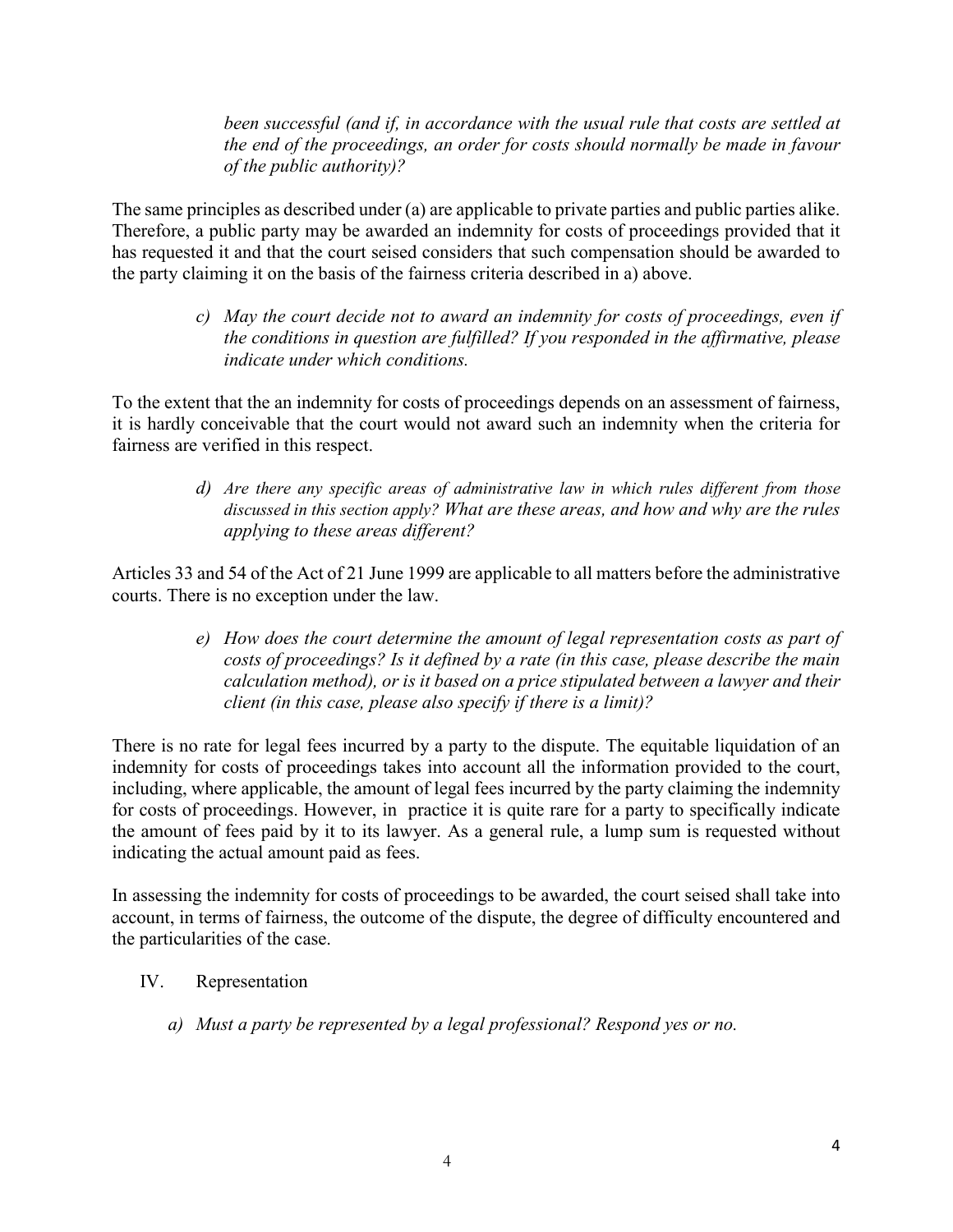In principle, the parties must always be represented by a barrister, i.e. a lawyer who has successfully passed their final examination at the end of the judicial traineeship. Before the administrative tribunal, this rule applies first and foremost to all official administrative cases.

In tax matters, however, it is not mandatory to be represented by a barrister before the administrative tribunal at first instance. Here, the party can sign the motion to instigate proceedings and prepare the pleadings before the court, as well as present their case at the public hearing. Also in tax matters, a party may also entrust their defence to a lawyer who has not yet passed their endof-traineeship judicial examination, just as they may entrust their defence to a chartered accountant registered with the order of chartered accountants or to a company auditor registered with the order of auditors.

By way of exception, the State may be represented both before the administrative Court either by a government delegate or by a barrister. Government delegates are appointed from among civil servants of the higher echelon of the State. They have traditionally come from either the Department of Justice or the Department of Immigration in the case of administrative affairs and the Department of Finance, if not the senior echelon in the administration of Direct Tax Contributions, for tax matters. However, it is open to the State to be represented by a barrister. As a general rule, the State is represented in the vast majority of cases by a government delegate.

| Instance             |                            |                                 |
|----------------------|----------------------------|---------------------------------|
| Representation       | adm.: barrister            | adm. $+$ fisc. : barrister or   |
| of the applicant     | fisc.: liberty             | government delegate             |
| Representation       | adm.: barrister            | $adm. + \text{fisc.} : barrier$ |
| of the adverse party | fisc.: freedom             | State: delegate of the          |
|                      | State: government delegate | government or barrister         |
|                      | : barrister                |                                 |

### *b) Does your legal system provide free legal assistance for participants (e.g., representative appointed at the request of a participant)?*

In all matters and before all courts, it is possible for a destitute party who meets the income conditions provided for by law to obtain legal aid and to have appointed an ex officio representative to represent them in court by the President of the Bar Association.

At the end of the proceedings, the representative appointed ex officio who provided legal aid prepares a statement of costs and fees which is first audited by the bar association and then transmitted to the Ministry of Justice, where it is subject to a second audit with a view to its timely settlement at the expense of the State budget.

*c) What are the forms and conditions of free legal aid? Please explain for all instances.*

The court seised has no role in the appointment of an ex officio representative in the context of legal aid. As described in (a) above, the Bar Association and the Ministry of Justice are respectively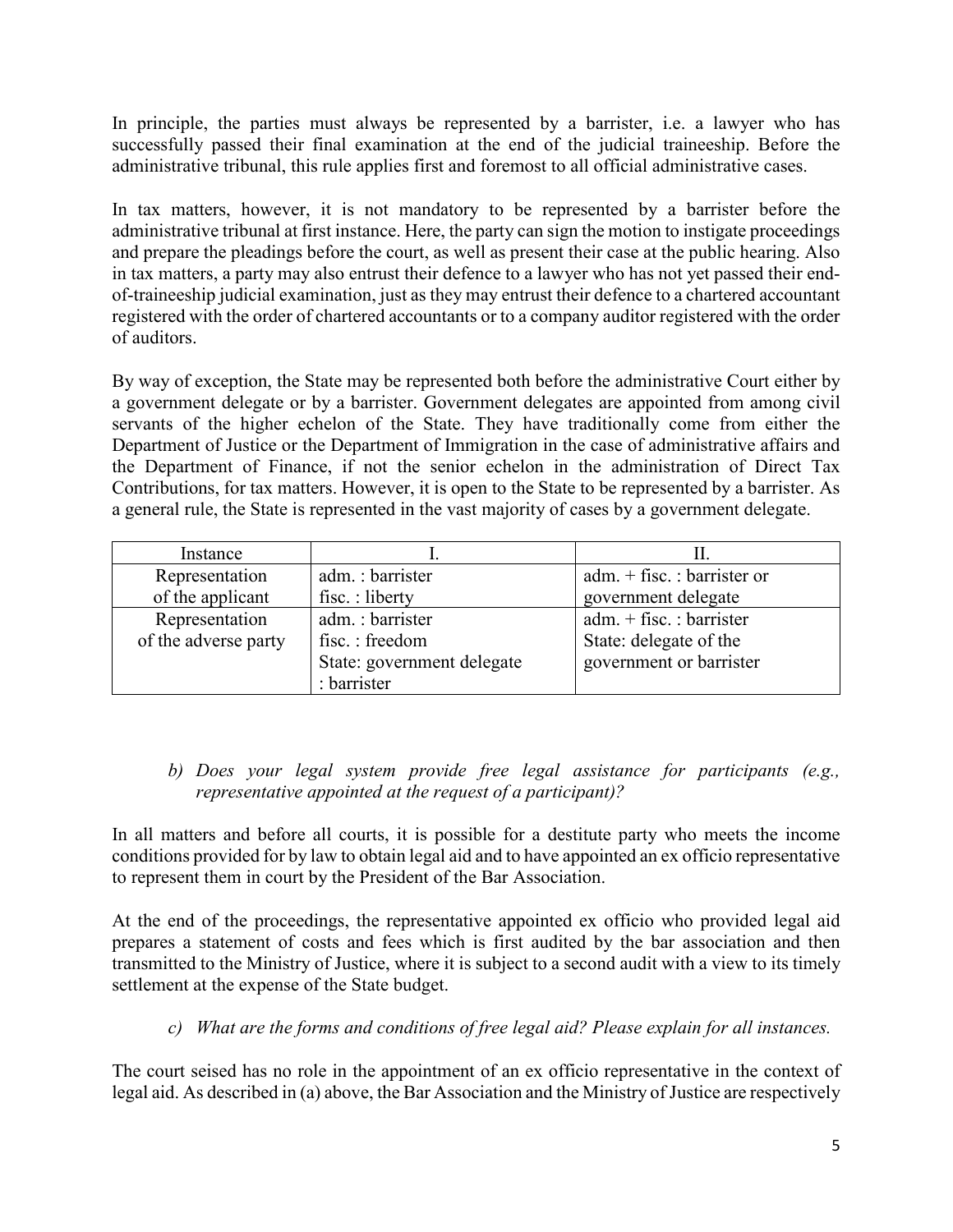responsible for this matter. As a general rule, the appointed representative shall indicate in their request or statement that they are operating on the basis of legal aid and the court seised shall, in that case, acknowledge them. Unless the court seised is aware that an representative is acting in the context of legal aid, the former shall not otherwise intervene in this respect.

*d) Is there a link between the exemption from the obligation to pay legal costs and the right to free legal aid?*

The fact that a large part of applicants receive legal aid nevertheless does not mean that they cannot be ordered to pay the costs of the proceedings. In principle, it is the losing party who is ordered to pay the costs of the proceedings, whether or not it is eligible for legal aid. If a party has been ordered to pay the costs of the proceedings and has been granted legal aid, it is in the context of legal aid that the order will to pay the costs of the proceedings will be settled.

## **V. Exclusions and immunities**

*a) Are there any mandatory steps after the public authority has made its final decision and before filing an application with an administrative tribunal (e. g. mediation)?*

There is no compulsory preliminary conciliation or mediation before the Luxembourg administrative courts. However, the administrative Court sees its role as a public service, in that it is responsible not only for determining the application of the law, but also, as far as possible, for reconciling the parties if this is achievable and definitively resolving the dispute between them, with a view to achieving social peace.

## *b) Are there final administrative acts of a public authority which may not be objected to?*

Luxembourg case law, like its Belgian and French neighbours, knows the theory of acts of government which, as such, are not subject to any judicial review.

*c) Is there a specific public authority whose administrative acts are not subject to judicial review (e.g. acts of a Head of State)?*

In principle, there is no public authority whose administrative acts are not under judicial control because of the capacity of the authority which has taken the decision. The Grand Duke is the Head of State in Luxembourg. Although the Grand Duke is politically not responsible, all his actions must be accompanied by a ministerial countersignature, with the countersigning minister assuming the related responsibility. In this way, the acts of the Head of State may be subject to review by the administrative judge and, in this context, be sanctioned, in particular for non-compliance with the law.

*d) Can certain final acts of a public authority be reviewed by an authority (of the State or other) other than the administrative tribunal?*

Article 95*bis* of the Constitution entrusts the administrative courts with administrative litigation. However, the delimitation of administrative disputes is such that not all decisions of a public authority fall entirely within the competence of the administrative courts. Thus, certain decisions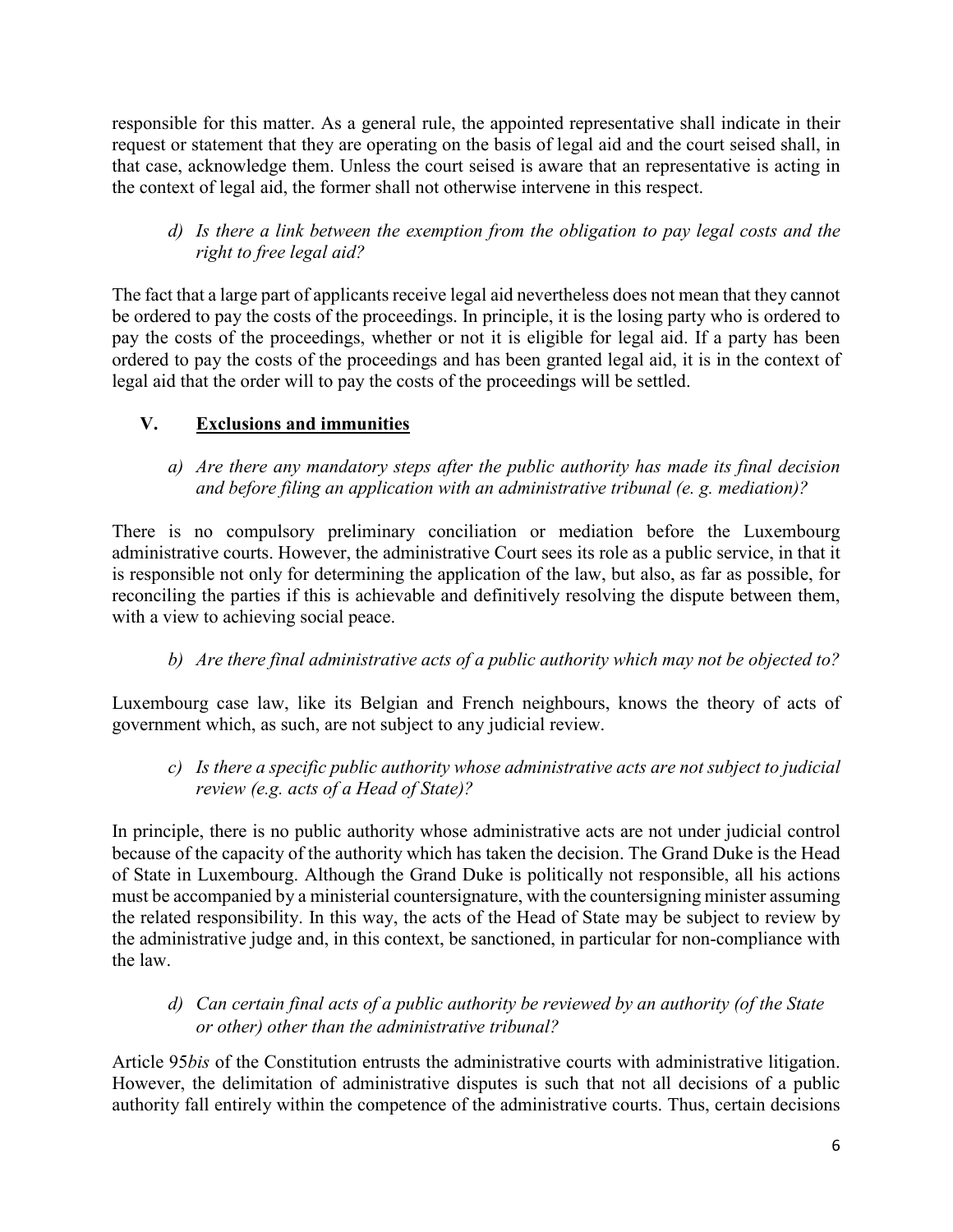in social matters fall within the competence of the social courts, namely the Social Security Arbitration Tribunal and the High Council of Social Security, with the possibility of appeal in cassation to the Court of Cassation if applicable. To this extent, not all decisions of a public authority fall within the jurisdiction of the administrative tribunal. Similarly, in the field of indirect taxation, the decisions of the Registration, Domains and VAT administration, more particularly in the field of VAT, registration duties and inheritance taxes, fall within the competence of the civil courts and are not subject to the competence of the administrative courts.

*e) Apart from the review of the administrative acts of a public authority, are some cases reviewed by administrative courts (e.g. election monitoring, dissolution of a political party)?*

In principle, the administrative courts have jurisdiction to hear appeals against individual administrative decisions or administrative acts of a regulatory nature having a direct effect on the situation of a citizen. Beyond these cases and by way of exception, the administrative courts are competent to hear disputes from voters concerning municipal election operations. However, no jurisdiction is devolved to administrative courts with regard to national elections, . It is the newlyelected Chamber of Deputies itself which currently still monitors the regularity of election operations at the national level. According to the current draft revision of the Constitution (Bill 6030), this competence would be devolved not to the administrative courts but to the Constitutional Court. However, in matters concerning referendums, the administrative Court alone can rule on certain aspects of the regularity of the referendum procedure. It is directly seised without having to refer to the administrative court at first instance.

### **VI. Selection by lower and higher courts**

*a) Do administrative courts have the power to choose cases? Respond yes or no.*

No

| Instance                    |    |    |
|-----------------------------|----|----|
| Power<br>to select<br>cases | NО | NО |

*b) If yes, under what conditions can they choose cases?*

/

*Does the court's legislation/case law contain objective criteria in this regard or is the selection of cases entirely at its discretion?* /

*c) Is the power to choose cases limited to certain areas of law? Please specify.*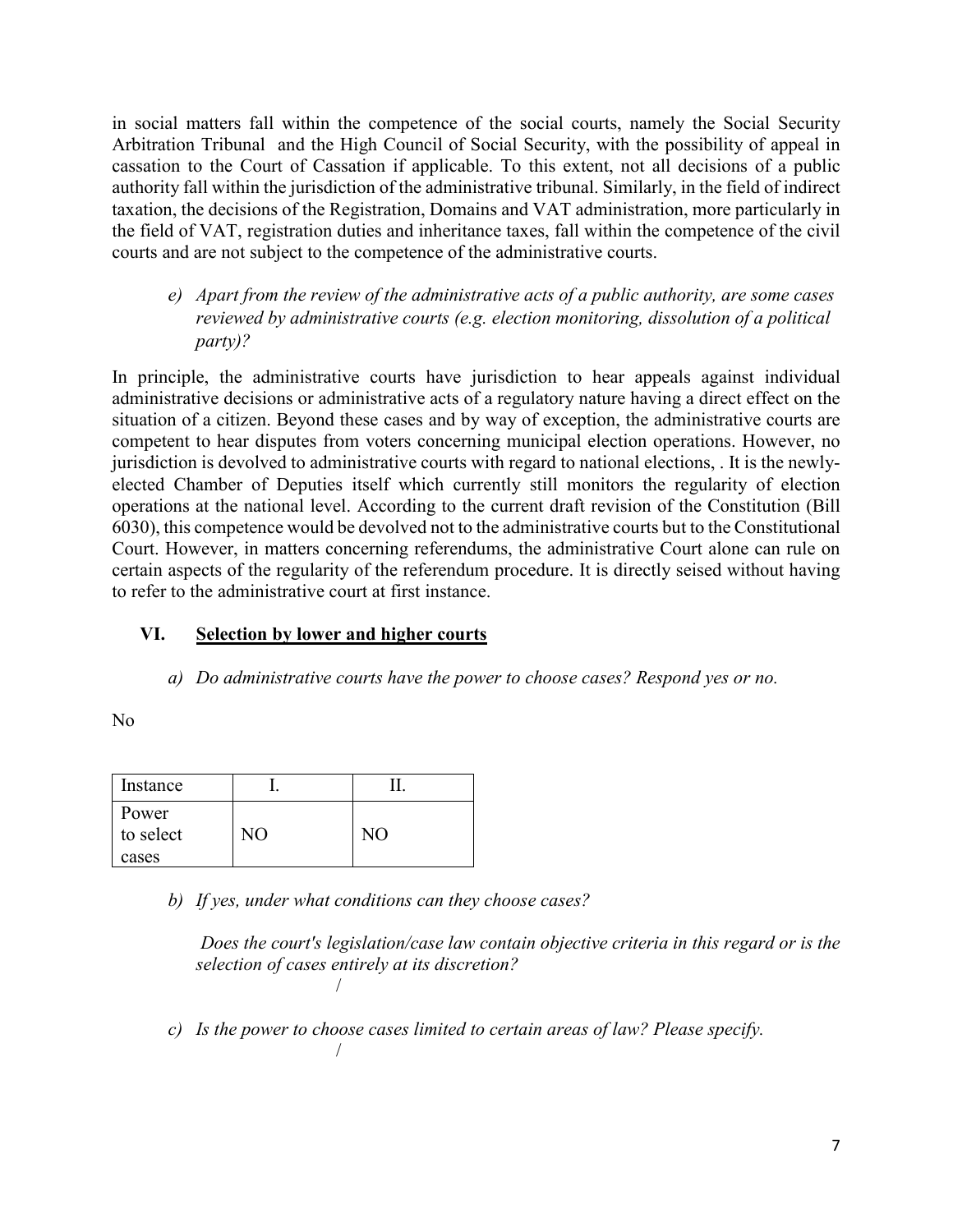- *d) Does the court have the power to choose cases which fall under administrative criminal law? If yes, are the selection criteria the same in other areas of law? Please specify.* /
- *e) Please indicate who chooses which cases to settle and how. Is there a judicial panel or case selection procedure for this purpose? Does this procedure only concern the higher court which will ultimately decide the case, or do the lower courts also participate in this selection in some manner?* /
- *f) If the court decides whether or not to choose a case, is it required to inform the applicant? If so, does it make a formal decision (e. g. rejection of the application) or does it inform the applicant through an "informal" letter?* /
- *g) Is the court required to provide reasons for a refusal to decide a case?*

/

- *h) If a lower court decides not to accept a case before it, can such decision be reviewed by a higher court? Please specify.* /
- *i) Does a lower court have the power to choose cases of a higher court?*

*If so, may this choice be reviewed by the higher court? Please specify.* /

*j) Does a judge determine the order of cases to be dealt with?*

The amended Act of 21 June 1999 laying down the rules of procedure before the administrative courts provides for strict time limits, under penalty of debarment, for the investigation of cases before both the administrative tribunal and the administrative Court. In practice, once the time limits for examination have almost expired, all the cases, (without distinction of order) are established for scheduling at the hearing in order to find a date for the pleadings, together with the parties' representatives (if they so wish) . The administrative Court thus schedules cases at a very short notice (normally one or a few weeks after the expiry of the examination period) in order to be presented in public hearing for pleadings. In fact, the magistrates, together with the registrars, control the docket order of cases for scheduling at the hearing, and then for pleadings at a subsequent hearing, all of which take place in the short term before the Court. Insofar as judges are directly involved in the scheduling, they determine the order of cases to be settled. However, since in principle all cases are scheduled before they are fully heard, no real order is established by the judge in relation to them. All cases proceed promptly to the hearing for pleadings before the Court.

It should also be noted in this context that, according to Article 46 (5) of the above-mentioned Act of 21 June 1999, the President of the administrative Court, in urgent cases, may shorten the time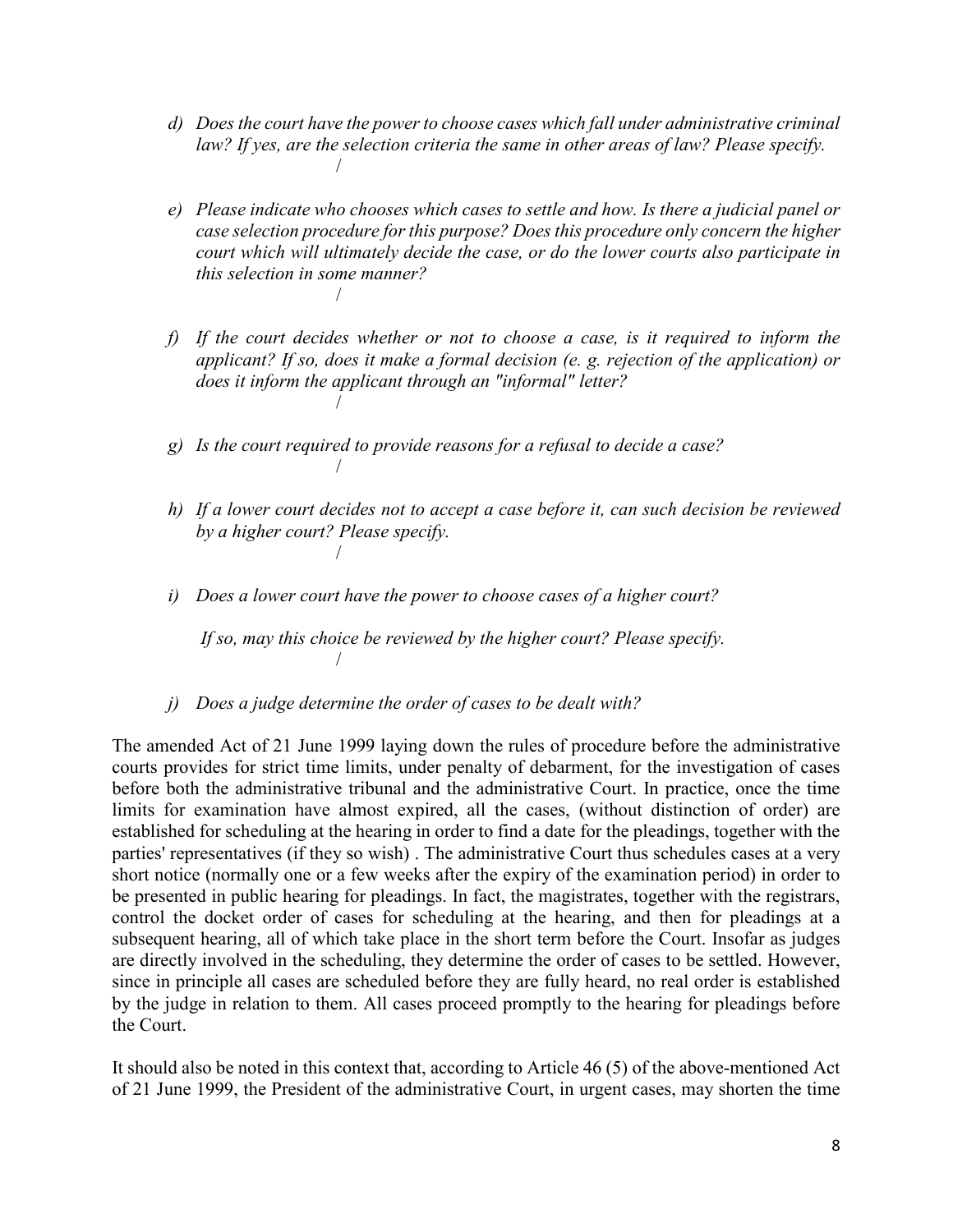limits for examination by issuing an order (which is not subject to appeal) after hearing the parties or duly convening them, thereby giving a certain priority to such urgent cases.

## **VII. Other measures**

*a) Does your legal system provide for other measures which facilitate or limit access to the courts? Please explain.*

Article 14 of the Grand-Ducal Regulation of 8 June 1979 on the procedure to be followed by State and municipal administrations, commonly known as the non-contentious administrative proceedings (PANC), provides that for all negative decisions not fully granting a request from the citizen, an indication of the remedies must be given indicating not only the remedy available but also the time limit for appeal, the institution before which it must be brought and the relevant procedures, including whether representation by a professional is required.

## **VIII. Statistics**

*a) Please provide the exact number of cases to be dealt with and the number of cases settled for the years 2016, 2017 and 2018 in each instance of the administrative judicial system (including all specialised courts, e. g. finance or social security).* 

At the level of the administrative courts:

| Instance                       | I.   | Н   |
|--------------------------------|------|-----|
| Cases to be<br>processed 2016  | 1183 | 241 |
| Cases settled:<br>2016         | 1156 | 245 |
| Cases to be<br>processed 2017: | 1231 | 286 |
| Cases settled<br>2017          | 1144 | 278 |
| Cases to be<br>processed 2018: | 1246 | 246 |
| Cases settled<br>2018          | 1071 | 253 |

At the level of the social security courts (which are not part of the administrative judicial system), only the figures of the appeal body (namely the High Council of Social Security) are available:

| Instance |  |
|----------|--|
|          |  |